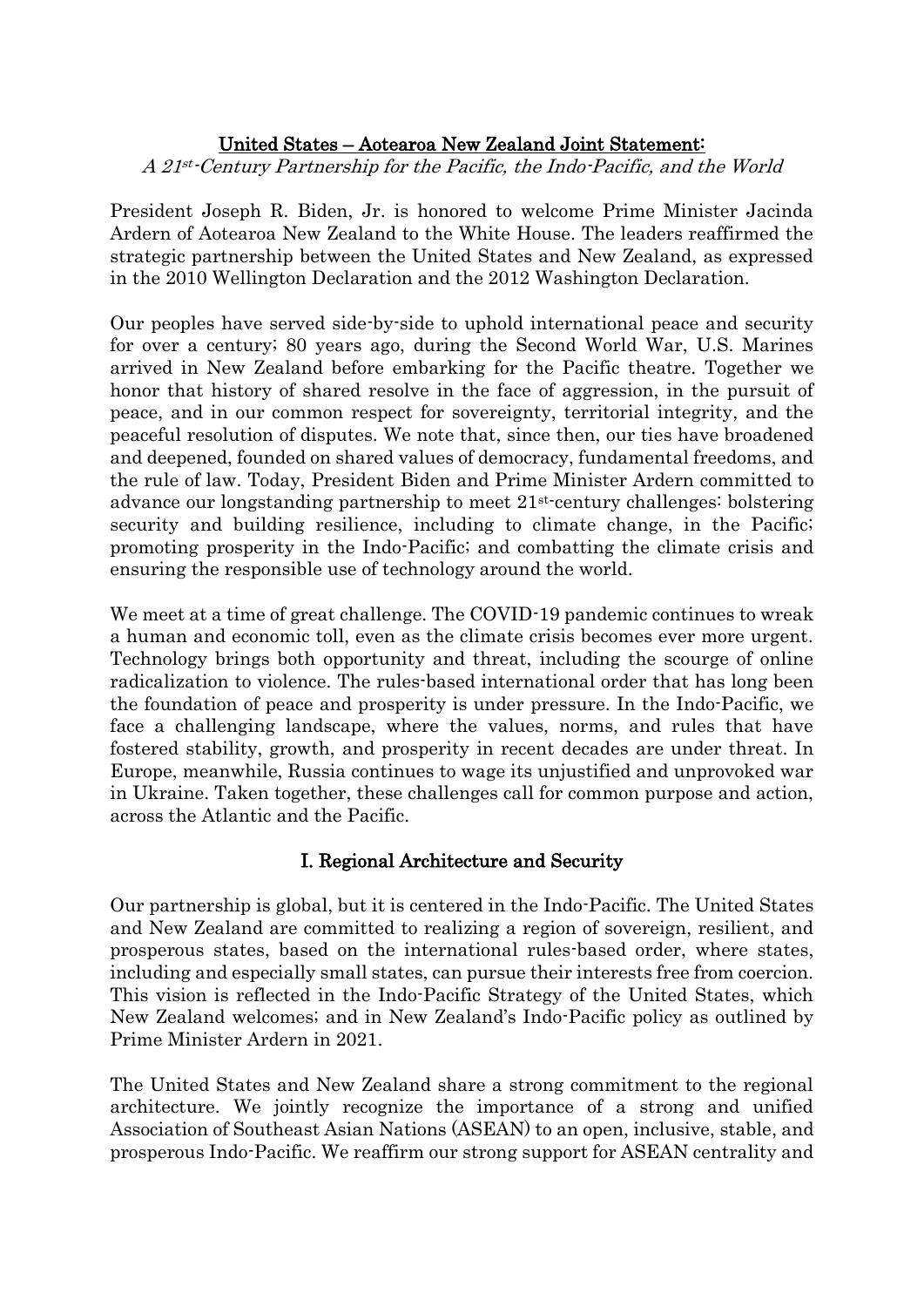the ASEAN Outlook on the Indo-Pacific. We value the Pacific Islands Forum, of which New Zealand is a member and the United States is a Forum Dialogue Partner, as the preeminent political regional body and a critical driver of Pacific regional cooperation, security, and stability. We appreciate that the Quad—the grouping of Australia, Japan, India, and the United States—plays an important role in delivering practical support to the region, including providing COVID-19 vaccines and improving maritime domain awareness. We note the shared commitment among New Zealand and AUKUS partners to the peace and stability of the Indo-Pacific region, and to upholding the international rules-based order.

We reaffirm our steadfast commitment to the Pacific Islands region, with a strong and united Pacific Islands Forum at the center. Prime Minister Ardern welcomed the United States' decision to heighten its engagement with this vital region, reflected in its recent appointment of a Special Presidential Envoy for Compact Negotiations and its commitments to expand its physical diplomatic presence across the Pacific. President Biden resolved to raise U.S. ambition in partnering with the Pacific Islands still higher and to match that ambition with resourcing.

Throughout our engagement, the United States and New Zealand will continue to support the Pacific region's own priorities, which will be reflected in the Forum's upcoming 2050 Strategy for the Blue Pacific Continent. At the top of this agenda is addressing the climate crisis, which, as the Pacific Islands Forum's Boe Declaration states, is the single greatest threat to the Pacific and the health and well-being of its residents. New Zealand and the United States also affirmed their commitment to an approach to Pacific fisheries that is led by Pacific countries, protecting the marine environment, livelihoods, traditions, food security, and economic benefits.

Our countries will expand our work in the Pacific on infrastructure, including transportation and information-communications technology; cyber security; maritime security, including combatting illegal, unreported, and unregulated fishing; education and skills training; COVID-19 pandemic assistance and global health security; and economic recovery. At the same time, we will promote democratic governance, free and fair elections, media freedom, and transparency; we will increase respect for human rights and the rule of law, and expand access to justice in Pacific countries, including through a new joint program to bolster the role of women in the justice sector. To best deliver these and other commitments in the Pacific, President Biden and Prime Minister Ardern committed to deepen coordination between the United States and New Zealand, and with other likeminded allies and partners, as we work together in support of Pacific priorities.

We are concerned with growing strategic competition in the Pacific region, which threatens to undermine existing institutions and arrangements that underpin the region's security. The United States acknowledged that Pacific Islands Forum Members have a strong commitment to support one another to meet the broader ambitions for the region's security, as set out in the *Biketawa Declaration* and *Boe*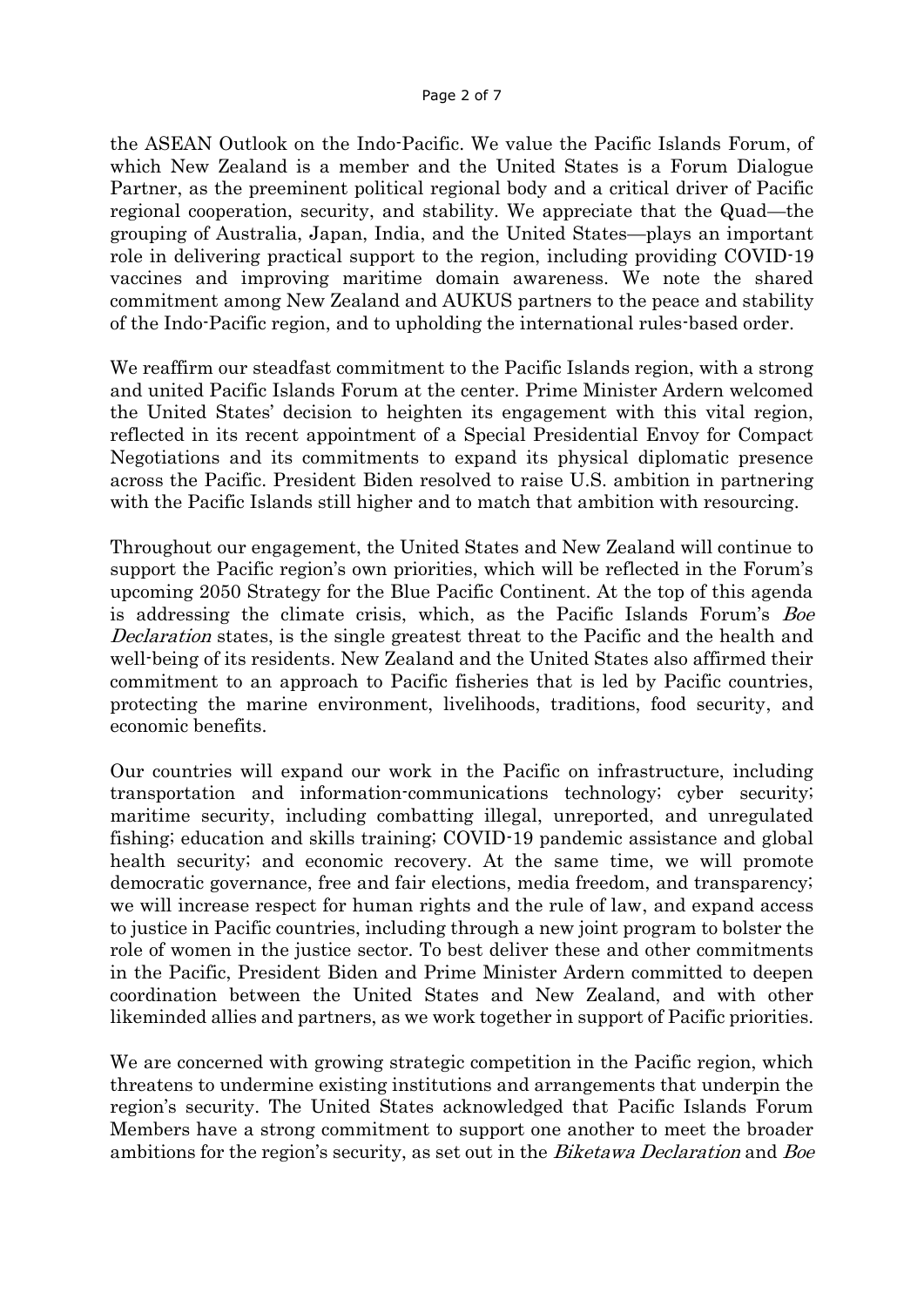Declaration. We recognize that Pacific Islands Forum Members have worked hard together to meet one another's security needs, and today have the capacity and commitment to continue doing so. In this regard, we note with concern the security agreement between the People's Republic of China and the Solomon Islands. In particular, the United States and New Zealand share a concern that the establishment of a persistent military presence in the Pacific by a state that does not share our values or security interests would fundamentally alter the strategic balance of the region and pose national-security concerns to both our countries.

A freer and more open Indo-Pacific depends on preserving the international rulesbased order in the maritime domain. To that end, we reaffirm our support for freedom of navigation and overflight, in the South China Sea and beyond, in accordance with the UN Convention on the Law of the Sea (UNCLOS). We oppose unlawful maritime claims and activities in the South China Sea that run counter to the rules-based international order, particularly UNCLOS. We reiterate our grave concerns regarding the human-rights violations in Xinjiang, and the erosion of rights and freedoms in Hong Kong, which undermines the high degree of autonomy enshrined in the Sino-British Joint Declaration and the Basic Law. We underscore the importance of peace and stability across the Taiwan Strait and encourage the peaceful resolution of cross-Strait issues.

We affirm our commitment to the complete denuclearization of the Korean Peninsula and urge the Democratic People's Republic of Korea (DPRK) to abide by its obligations under United Nations Security Council (UNSC) resolutions and return to negotiations. The leaders jointly condemn the DPRK's destabilizing ballistic missile tests this year, including multiple launches of intercontinental ballistic missiles, as clear violations of UNSC resolutions; they reaffirmed their commitment to work with the international community to address DPRK sanctions violations, including its illicit ship-to-ship transfers. We condemn the coup in Myanmar and the military's brutal attacks on civilians. We continue to call for the immediate cessation of violence, the release of all who are unjustly detained, unfettered countrywide humanitarian access, and a swift return to democracy.

Beyond the Indo-Pacific, the leaders strongly condemned Russian President Vladimir Putin's invasion of Ukraine, which is in flagrant violation of international law. President Biden and Prime Minister Ardern discussed the financial and military support that both countries have provided to Ukraine, reviewed the ongoing application of sanctions our two countries have designed to deny the Kremlin the means to continue to prosecute its war in Ukraine, and considered what further measures could be taken to bolster the diplomatic effort. Alongside the European Union and international partners, our countries have condemned the campaign of disruptive and destructive cyber activity by Russia against Ukraine. And as food-exporting nations, we recognize the importance of ensuring that global supply chains for food and agricultural products remain free and open, and we are concerned by the severe impact of Russia's attacks on civilian infrastructure and its blockading of Ukraine's sea ports on global food security.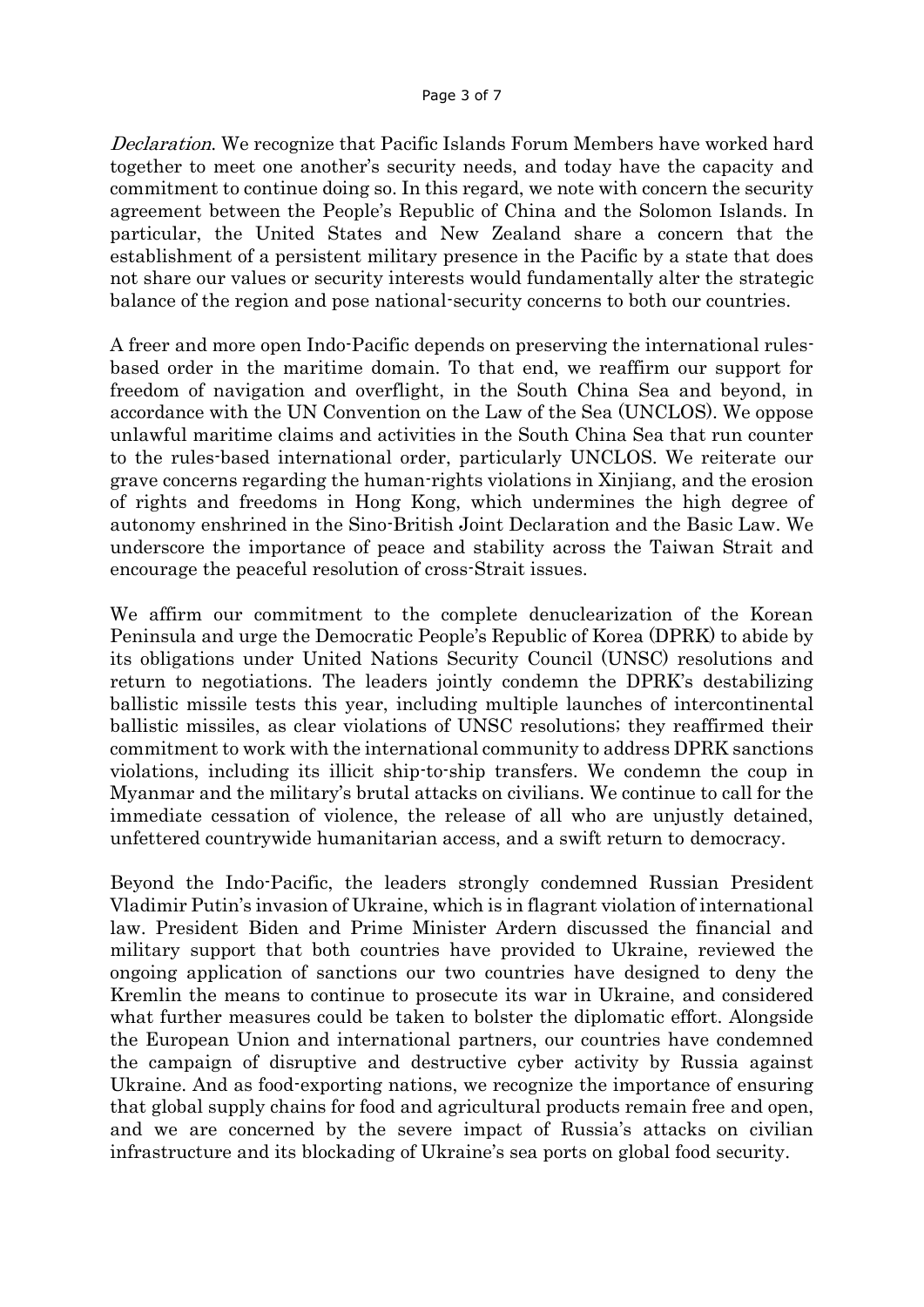We highlight the importance of full implementation of the Nuclear Non-Proliferation Treaty and look forward to working together to achieve a meaningful outcome at the forthcoming Review Conference.

Today, we acknowledge that security and defense will become an ever-moreimportant focus of our strategic partnership. We look to increase the interoperability of our forces, including through personnel exchanges, codeployments, and defense trade. Achieving this vision will require robust and sustained commitment to defense in the Pacific. As New Zealand takes delivery of new capabilities, we will look for opportunities for combined operations and to expand our cooperation in other ways. As the security environment in the Indo-Pacific evolves, so must our defense cooperation.

## II. Indo-Pacific Prosperity

The United States and New Zealand will deepen our economic ties, with each other and the region. Bilaterally, we intend to work together to promote growth in both our economies for the benefit of all our citizens, and to explore how we can expand bilateral trade and investment in order to strengthen the security of our supply chains and economic resilience. To that end, the United States and New Zealand will resume annual Trade and Investment Framework Agreement (TIFA) discussions.

Regionally, the United States and New Zealand look forward to working together to progress the Indo-Pacific Economic Framework for Prosperity (IPEF), alongside 12 other founding partners: Australia, Brunei, Fiji, India, Indonesia, Japan, the Republic of Korea, Malaysia, the Philippines, Singapore, Thailand, and Vietnam. President Biden and Prime Minister Ardern warmly welcomed Fiji's recent decision to join IPEF as a founding member—the first Pacific Island nation to do so.

We reiterate the value of the Asia-Pacific Economic Cooperation (APEC)—which New Zealand hosted in 2021 and the United States will host in 2023—as a forum for supporting trade and economic growth in the region in fulfilment of APEC Leaders' vision for an open, dynamic, resilient, and peaceful Asia-Pacific Community. We reaffirm our joint commitment to rationalize and phase out inefficient fossil-fuel subsidies that encourage wasteful consumption, recalling the Glasgow Climate Pact and APEC Leaders' commitment to this goal. In doing so, we recognize that inefficient fossil-fuel subsidies distort markets, disadvantage renewable and clean energy, and undermine efforts to deal with the threat of climate change.

We intend to ensure that a free and open rules-based global trade system built on high standards and long-standing principles serves the interest of the citizens of both of our countries; to that end, we affirm our commitment to reform and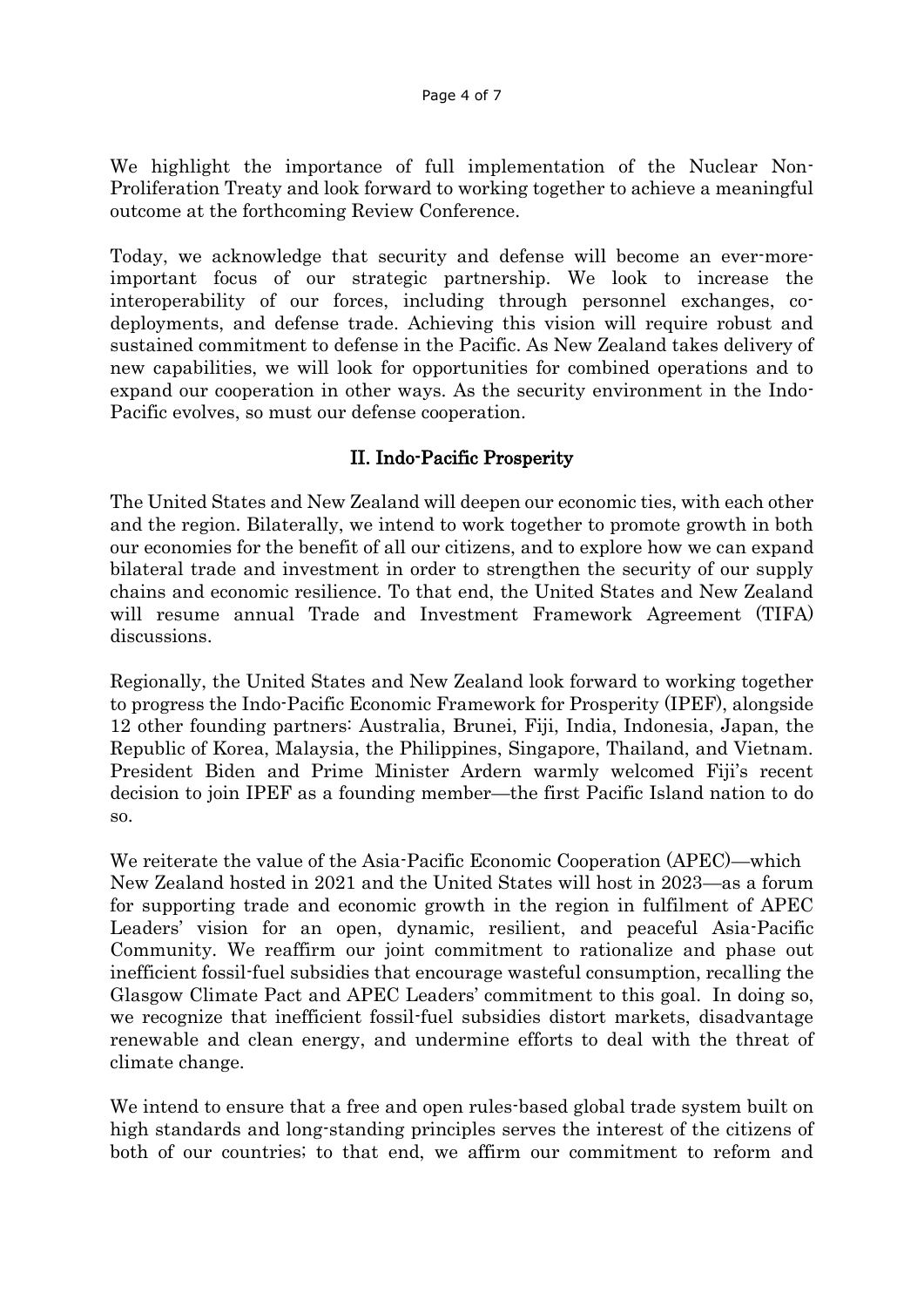strengthen the World Trade Organization (WTO), and to work together to secure outcomes that provide for meaningful disciplines at the upcoming 12th WTO Ministerial Conference.

## III. 21st -Century Challenges

Our deepening ties are vital to our ability to meet transnational challenges. Climate change poses an existential threat, in our countries and around the world, with the potential for devastating impacts in the Pacific region. We are urgently pursuing efforts toward net-zero emissions in our economies and limiting global average temperature rise to no more than 1.5 degrees, and commit to enhanced collaborative engagement on climate-change issues. We will work together to accelerate the uptake of the technologies, innovation, and investment needed for our transition to productive, sustainable, and inclusive low-emissions economies. We commit to producing plans to reduce methane emissions to support national and global efforts under the Global Methane Pledge. We will enhance our efforts to support an empowered low-emissions transition and to address climate impacts in the Pacific, including by supporting activities that build the resilience and adaptive capacity of small island developing states. We will also enhance our efforts to ensure the environmental integrity of carbon markets, and to ensure the mutual supportiveness of trade and climate policy.

As maritime democracies, we will cooperate on ocean governance. We will work together on protection and sustainable use of the ocean; decarbonizing the shipping sector, including by supporting the establishment of green-shipping corridors; and promoting maritime security, including by combatting challenges such as illegal, unreported, and unregulated fishing. We also intend to work together on complementary approaches to achieve the objective of protecting maritime zones from challenge in the face of sea-level rise, through continued dialogue between law-of-the-sea experts. Noting our longstanding and shared interest in protecting Antarctica as a place for peace and science, and our decades of research collaboration, we reaffirm our commitment to the principles and the letter of the Antarctic Treaty system.

President Biden and Prime Minister Ardern committed to helping end the acute phase of the COVID-19 pandemic while also working to prevent, detect, prepare for, and respond to future global health emergencies and pandemic threats. With key partners, the United States and New Zealand have delivered more than 200 million life-saving doses of vaccine to the Indo-Pacific region, and we continue our efforts to address new phases of the pandemic. We will accelerate progress on immunization and increase access to testing, therapeutics, oxygen, and other lifesaving measures to prevent hospitalizations and deaths. Both leaders commended the commitments made at the recent Global COVID-19 Summit. In addition to supporting the ongoing work of the World Health Organization and the ACT-Accelerator, Prime Minister Ardern committed to support in-principle the establishment of a global health security fund for pandemic preparedness and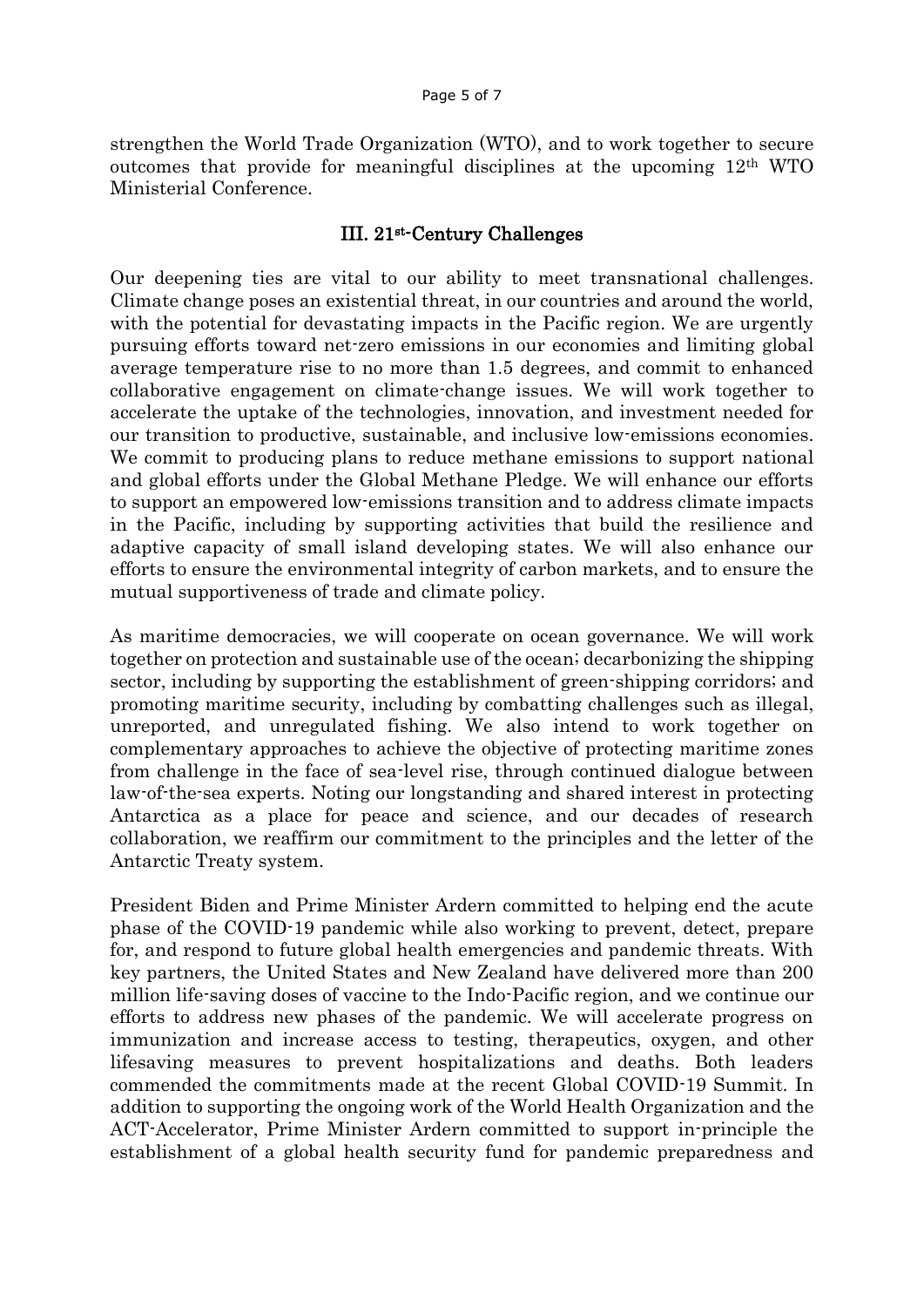response. Both leaders also reaffirmed their strong support for the Global Fund to Fight AIDS, Tuberculosis, and Malaria, including as an ACT-Accelerator partner, and its Seventh Replenishment later this year. We affirm the importance of strengthening the resilience and responsiveness of the global health architecture, and are committed to negotiations underway on a new instrument to strengthen pandemic prevention, preparedness, and response, with a strengthened World Health Organization able to fulfill its central and coordinating role in international health work. They are also committed to working together to improve elements of the existing system, such as the International Health Regulations.

We must also address the virus of hate, online and offline. The leaders emphasized the need to take action to keep our people safe from gun violence. The Prime Minister expressed her personal condolences to President Biden and to the American people for the tragedies in Uvalde, Texas and Buffalo, New York.

In the face of online radicalization to violence, we share a commitment to work together to ensure that technology is used in ways that promote and advance human rights. As supporters of the Christchurch Call, we pledge to continue our work alongside civil society and the technology sector to counter terrorist and violent extremist content online, including racially or ethnically motivated violent extremism, while promoting human rights online and a free, open, global, interoperable, reliable, and secure internet. We look forward to our countries participating in the Christchurch Call Leaders' Summit in September this year, during which we intend to announce new measures to better understand and address online radicalization by promoting algorithmic transparency and data access, designing and implementing evidence-based interventions, optimizing and closing loopholes in crisis response, and advancing innovation by drawing on multi-stakeholder partners.

Even as we address the dangers of misuse of technology, we are committed to working together to protect and amplify its benefits. As supporters of the Declaration for the Future of the Internet, and members of the Freedom Online Coalition, the Open Government Partnership, and the Global Partnership on AI, we commit to pursuing multi-stakeholder approaches to support an open, free, global, interoperable, reliable, and secure internet and the responsible and ethical use of emerging technology. We will continue to work together to build strategies and share best practices to counter disinformation and misinformation, the spread of which threatens our democratic values and institutions. We also recognize the need for a diverse cohort of young people to help us navigate a digitally enabled future in line with our shared values. We plan to look for training and placement opportunities in both New Zealand and the United States to support young practitioners in science and technology broadly, and to deepen our digital technology partnership.

Online and offline, we will advance the rights of all people in our societies, including women, minorities, and Indigenous peoples. We share a fervent